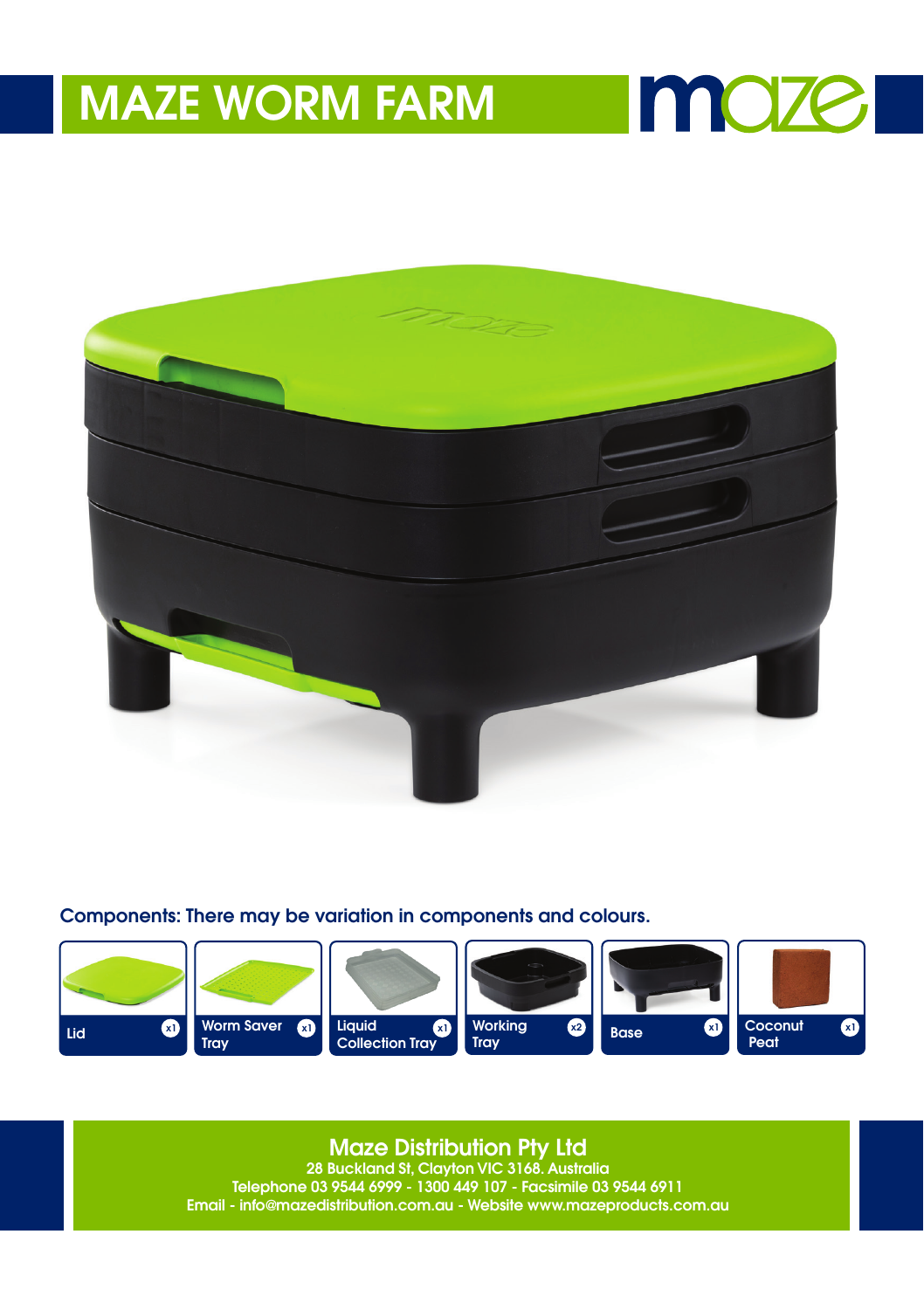# moze



## 1

Soak coconut peat in half a bucket of water for 15-30 minutes. This will become the bedding for your worms.





Now it's time to add your worms (may be sold separately). Place them on top of the coconut peat with any bedding that came with them. Leave the worms a week before adding any food scraps. This allows the worms time to settle into their new home.



2

Start with the base - Install legs if you have them (may be sold separately). Ensure worm saver tray & liquid collection tray are in place.





Ideally you should over them with a worm blanket (not supplied). The worm blanket can be any fabric made from natural, non-synthetics such as hessian. Several sheets of newspaper or cardboard can also be used.





Put first working tray in place and line with 2-3 sheets of wet newspaper (not supplied). The second working tray won't be needed until the first is full, so keep in a safe place.





Place the lid on the worm farm and put it in a cool dry area away from the sun and rain.



4

Add wet coconut peat to the layer of wet newspaper, this becomes the bedding for your worms. Make sure it's not too wet or too dry. The bedding should feel moist with minimal water dripping out when you squeeze it.



#### Using Your 2nd Working Tray

When your first working tray is full you can then add your second. When two working trays are being used the worms will travel through the holes in the bottom to find new food scraps. When the second tray is full the first will be full of casting to use on your plants.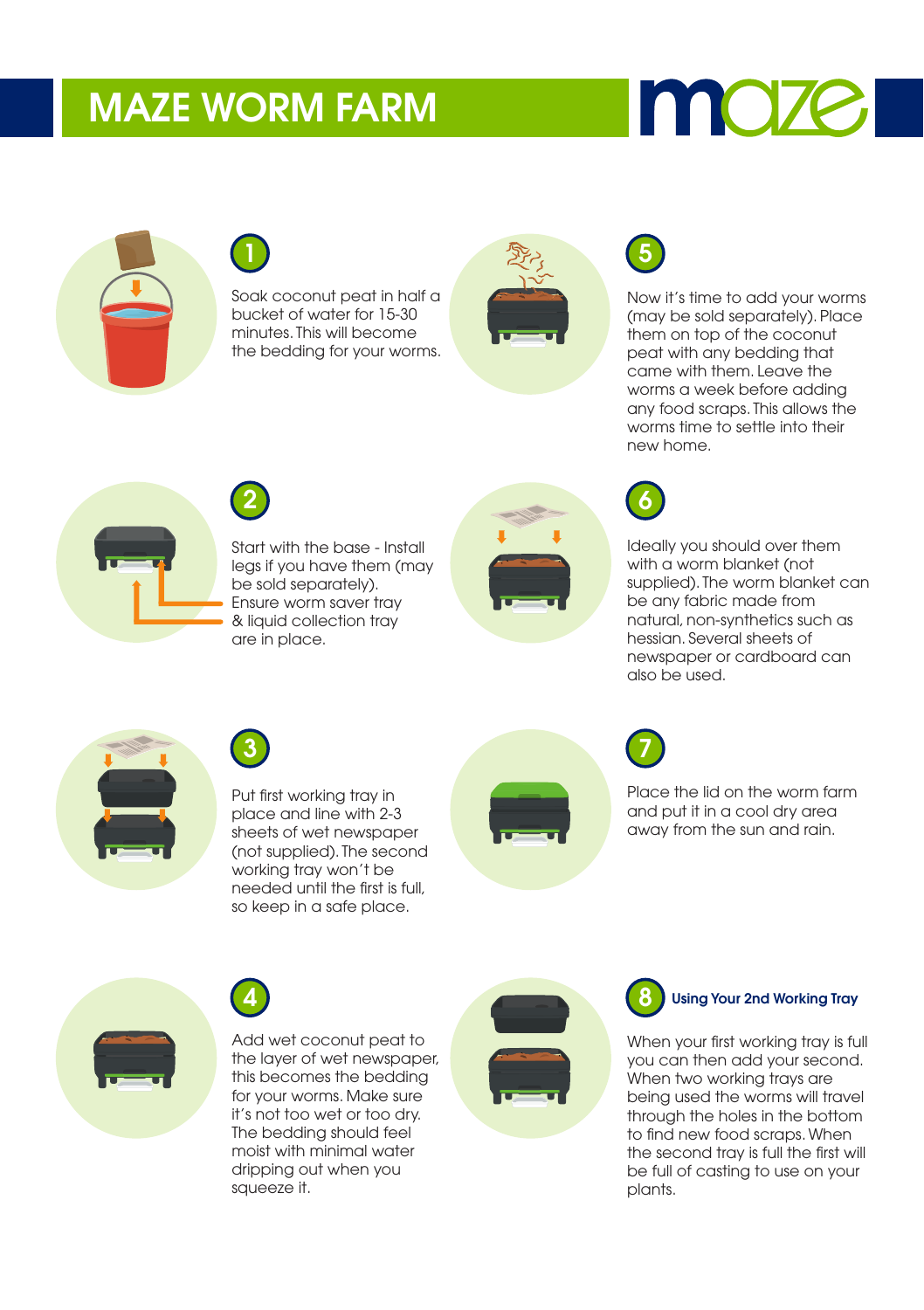

#### Feeding your worms

- After a week you can start to add a small amount of food scraps, about a handful every few days. Gradually increase this as you notice the worms eating more. Once it's established and the worms are breeding, they will consume more food scraps. Be careful not to overfeed them. Uneaten food will begin to smell and attract unwanted pests.
- When adding food scraps it's important not to spread it out covering the entire area. Start in a section and when you add new scraps put them in a different section working your way around the farm.
- It's a good idea to cover any new food scraps added with their bedding that is already in the worm farm or some compost from your compost bin.
- Cut food into small pieces. This will make it easier for the worms to eat.
- To keep your worms happy make sure you are giving them some diversity with their food.
- Worms will change with the season, you may need to feed them more in the warmer months and less in the cooler months.



#### Adding your second working tray

- It's time to add your second working tray once the first is full. Make sure the second tray comes in contact with the bedding in the first allowing the worms to travel freely into it.
- You can add food scraps directly into the second working tray but it will speed up the process by adding a small mount of organic soil, compost or existing bedding first.
- Stop feeding your worms for a week before adding the second working tray to make the worms nice and hungry. This will entice them to go into the second tray once